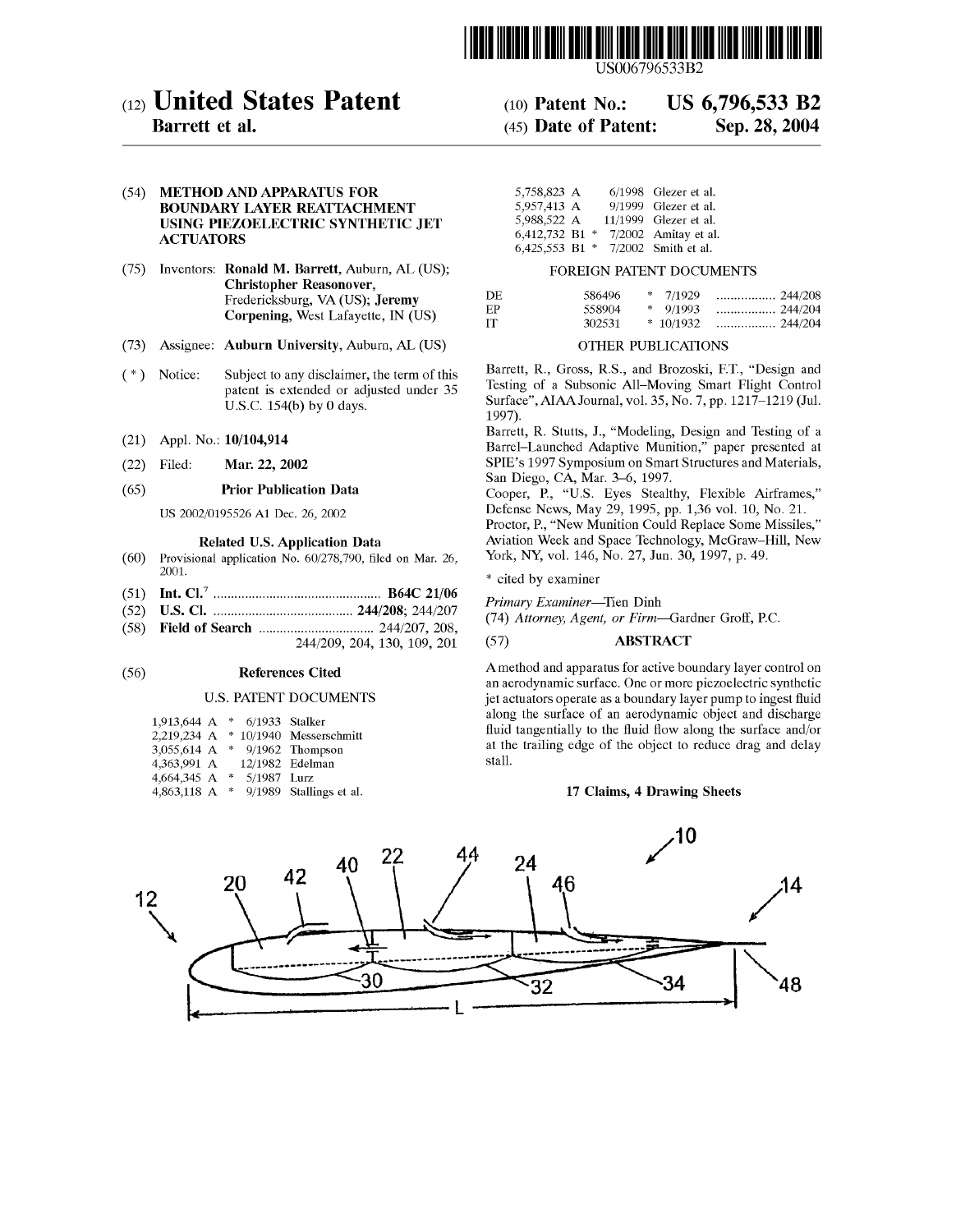





 $\mathbf{t}$ 



ig. L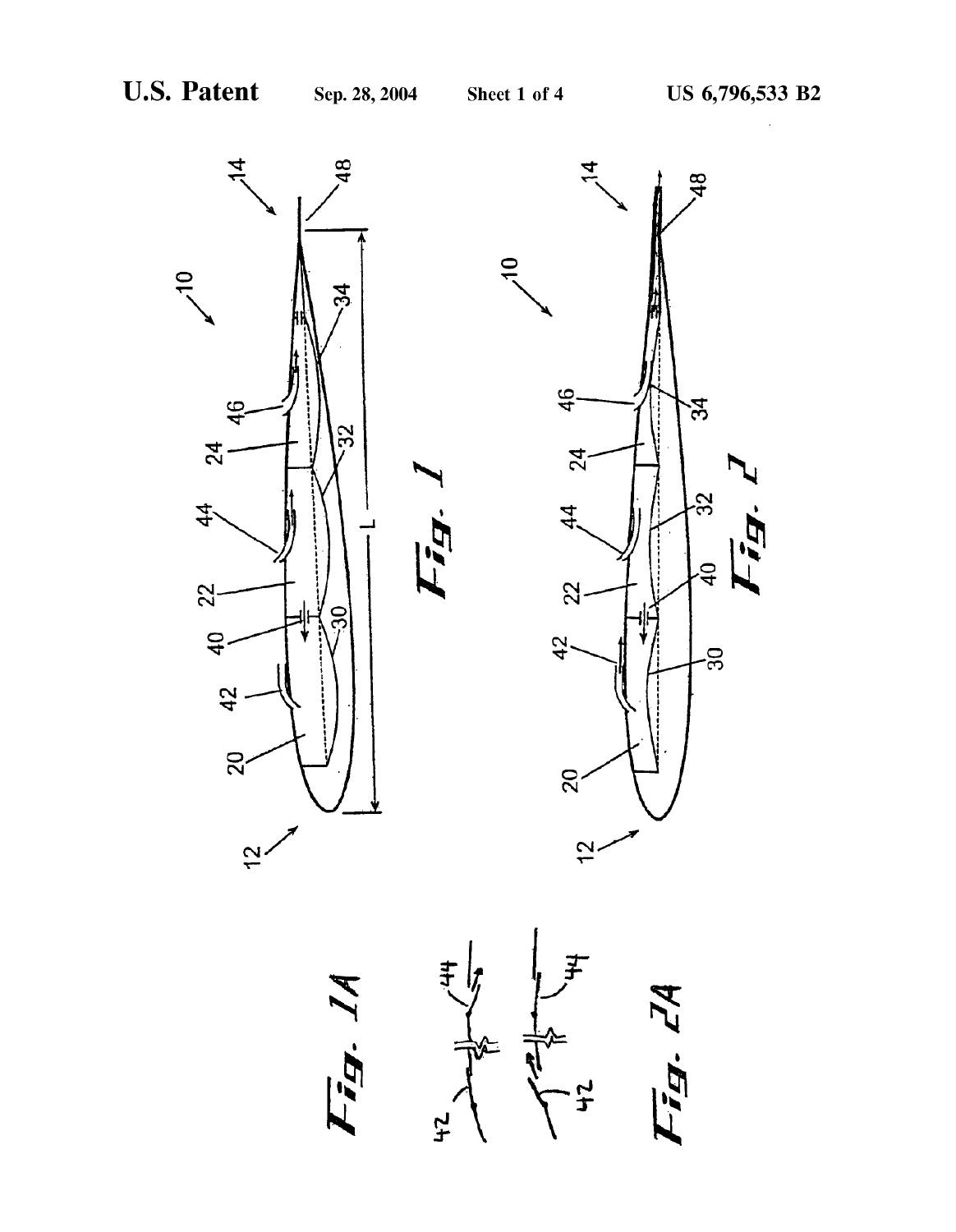

Fig. 1



Fig. 4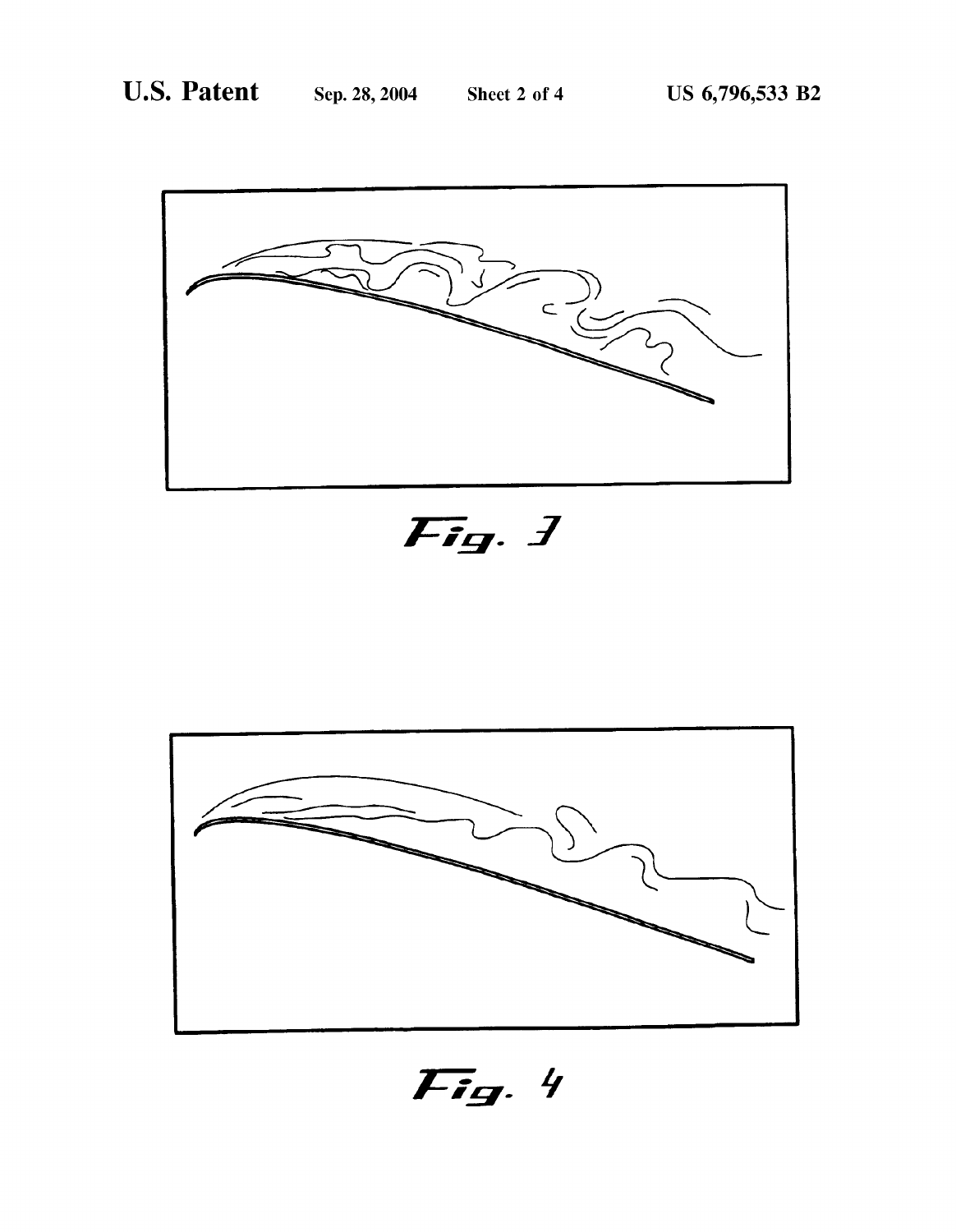

Fig. 5



Fig. 6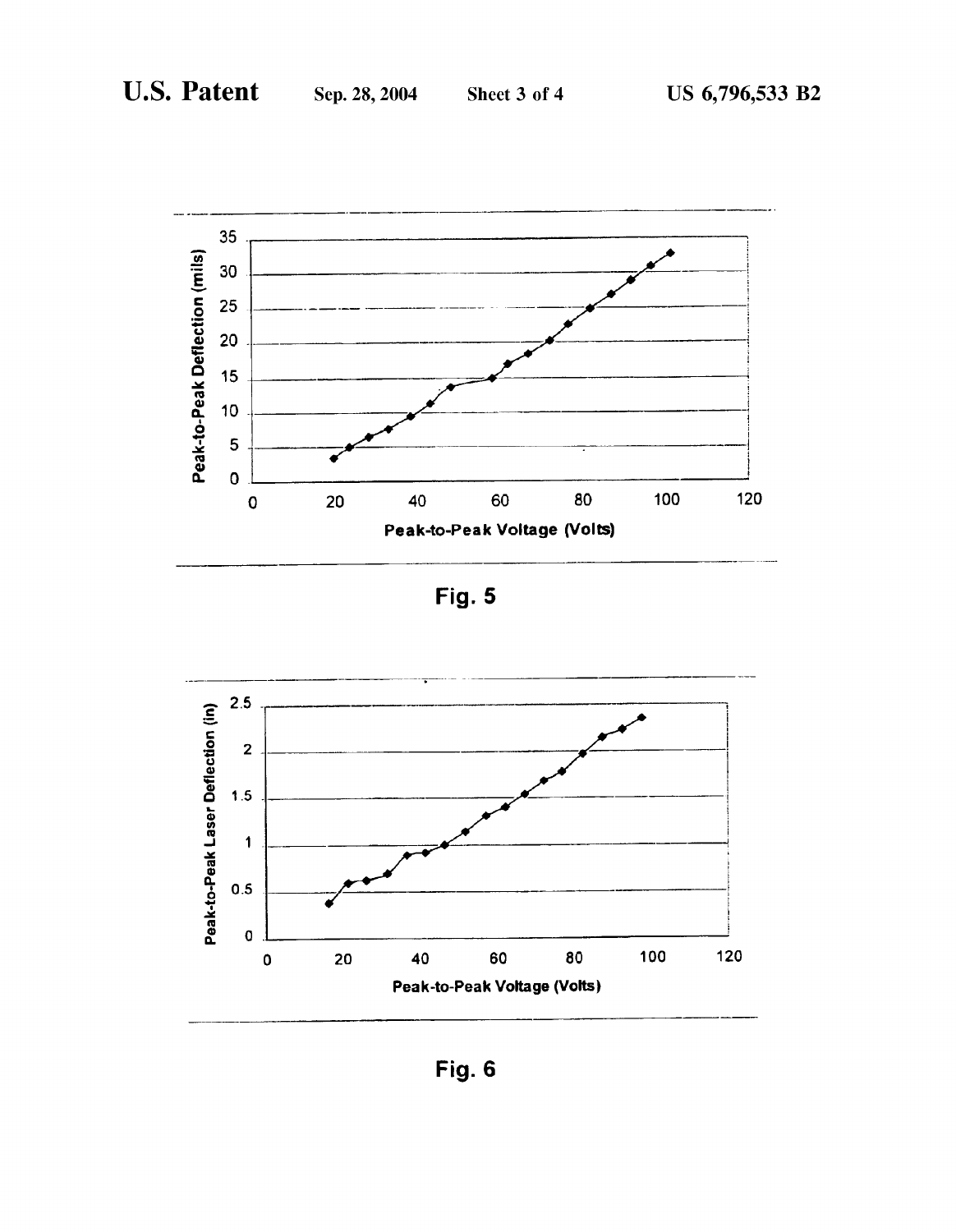





Fig. 8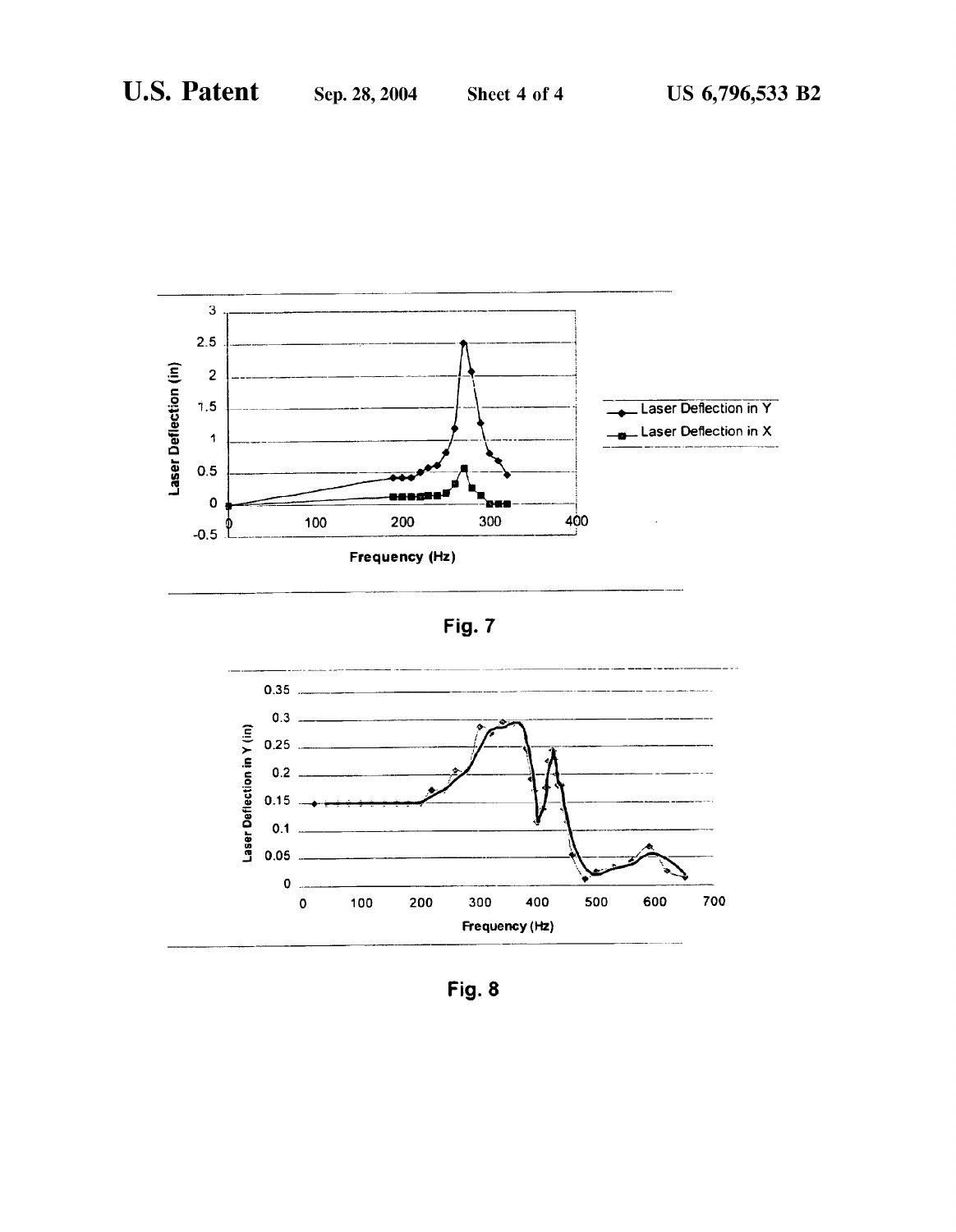$\overline{\phantom{0}}$ 

20

30

# METHOD AND APPARATUS FOR BOUNDARY LAYER REATTACHMENT USING PIEZOELECTRIC SYNTHETIC JET ACTUATORS

#### CROSS-REFERENCE TO RELATED APPLICATION

This application claims the benefit of U.S. Provisional Patent Application Ser. No. 60/278,790, filed Mar. 26, 2001, the entirety of Which is hereby incorporated herein by reference for all purposes. 10

## BACKGROUND OF THE INVENTION

#### 1. Field of the Invention

The present invention relates generally to the field of aerodynamics, and more particularly to methods and sys tems for improving aerodynamic performance through active boundary layer control.

#### 2. Description of Related Art

Considerable research has been conducted in the field of aerodynamics toWard reducing drag and delaying stall. Delaying stall allows an airplane to fly more slowly at a given angle of attack or to fly at a higher angle of attack for given angle of attack of to hy at a higher angle of attack for  $25$ <br>a given speed. A lower stall speed increases the factor of safety for any takeoff or landing, and also allows for shorter takeoffs and landings. Shorter takeoff and landing require ments may alloW smaller airports to accommodate larger aircraft, thereby decreasing the traffic around large international airports and increasing passenger convenience and safety. Modern aircraft commonly utilize complex flap arrangements to delay stall. These flap arrangements, hoWever, typically are heavy and expensive to produce and maintain. Accordingly, it Would be advantageous to elimi 35 nate the need for flap arrangements or decrease their size and complexity.

Reduction of drag reduces the thrust requirements on an aircraft's engines, and increases fuel economy. In addition, decreased drag increases the maximum cruising speed of an 40 aircraft. Trip times may thereby be reduced Without increas ing fuel consumption. As a result, a smaller, faster fleet can handle the same amount of traffic as a larger, slower fleet. Additionally, a more efficient airplane reduces operation and maintenance costs, further improving a carrier's profitabil- <sub>45</sub> ity.

Active boundary layer control is a relatively new area of research in the field of aerodynamics. The relative velocity of the fluid flowing over an aerodynamic surface increases across the boundary layer, from zero at the surface to the  $50$ maximum velocity at the edge of the boundary layer. Drag is decreased by minimizing the boundary layer and reducing separation of the boundary layer from the surface.

PieZoelectrics have recently emerged as a promising alternative to conventional methods of aerospace device 55 including a leading edge and a trailing edge, and defining a actuation. PieZoelectrics have proven their versatility in many aspects of aerospace engineering, including control and the minimization of weight. In addition, piezoelectric panels have been used to increase or decrease drag by moving the panel towards or away from the ambient fluid. 60 PieZoelectric synthetic jet actuators (Pjets), also called mass less jets, typically include a plenum or cavity With a jet orifice and a diaphragm that is vibrationally driven by a pieZoelectric actuator. As the diaphragm vibrates, ambient fluid is typically drawn into the plenum through the jet 65 orifice on each downstroke of the diaphragm, and is discharged from the plenum through the jet orifice on each

upstroke of the diaphragm. Experiments have been con ducted wherein Pjets are embedded within an object to direct airflow normal to the flow of ambient fluid along the surface of the object. These Pjets ingest and expel air through the same slots, causing a recirculation region to form around the actuator that in turn changes the aerodynamic shape of the object. To date, hoWever, these experiments have not focused on the reduction of drag and postponement of stall on an airfoil, and the direction of discharge tangentially to the flow over an airfoil. Accordingly, significant advantage remains to be discovered and optimized in the field of active boundary layer control.

15 ment of stall on an aerodynamic object through active Thus, it has been found that needs exist for improved systems and methods for reduction of drag and postpone boundary layer control. It is to these and other needs that the present invention is primarily directed.

#### SUMMARY OF THE INVENTION

Briefly described, in its preferred embodiments, the present invention relates generally to systems and methods for improved reattachment of the boundary layer to an airfoil surface as the angle of attack is increased, delaying stall, and reducing drag. One aspect of the invention provides a trailing edge-mounted apparatus to prevent air from creep ing around the trailing edge from the underside of a Wing. Another aspect of the invention uses pieZoelectric synthetic jet actuators (PJets) to ingest air into the Wing and then expel that air tangentially to the surface of the Wing. This prevents any major disturbances in the boundary layer reattachment and How doWnstream of the Pjets, and in a sense the arrangement acts as a boundary layer pump, bloWing the boundary layer doWnstream before it can detach. In this manner, drag may be reduced and the Wing may reach higher angles of attack before stall.

In one embodiment, the present invention is an aerody namic object including at least one surface having a leading edge and a trailing edge, and defining a length between the leading edge and the trailing edge. The object also includes at least one chamber Within the object, and at least one piezoelectric synthetic jet actuator for drawing fluid into the chamber through an intake and discharging fluid from the chamber through an outlet.

In another embodiment, the present invention is an aero dynamic object including a boundary layer pump for ingest ing air at a first location and expelling air at a second location remote from the first location.

Another embodiment of the present invention is a method of improving performance of an aerodynamic object, the method including ingesting air at a first location on the object and expelling air at a second location remote from the first location.

In another embodiment, the present invention is an airfoil length between the leading edge and the trailing edge. The airfoil preferably also includes at least one internal chamber and at least one pieZoelectric synthetic jet actuator for drawing fluid into the internal chamber through a first intake and discharging fluid from the internal chamber through a first outlet. The first outlet is preferably located between the first inlet and the leading edge, and the fluid is discharged from the first outlet in a direction generally parallel to an adjacent external surface of the airfoil.

These and other features and advantages of preferred forms of the present invention are described herein With reference to the drawing figures.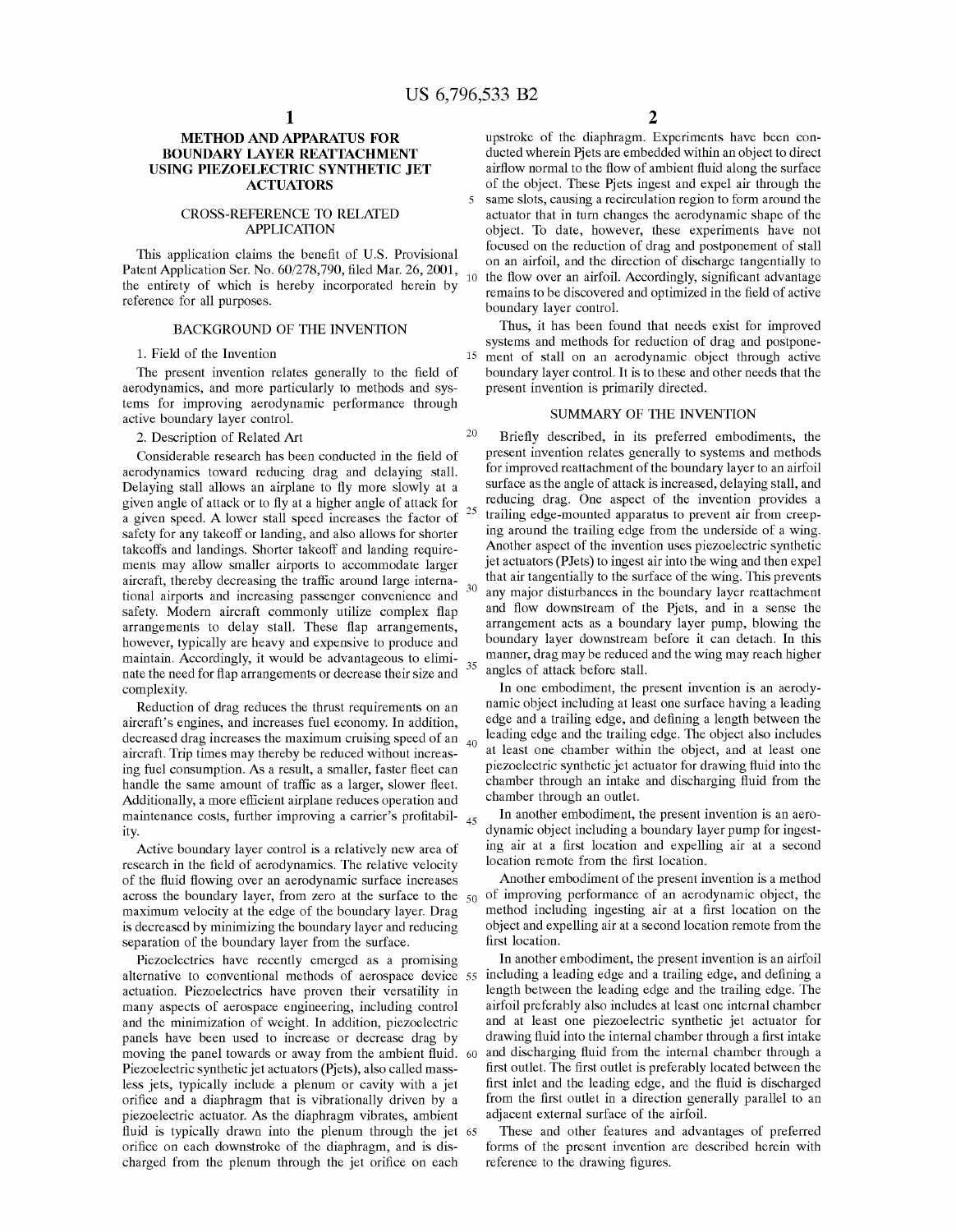$20<sup>°</sup>$ 

# BRIEF DESCRIPTION OF THE DRAWING FIGS

FIG. 1 shows a first cross-sectional view of an aerodynamic object according to one embodiment of the present invention.

FIG. 1A is a detail vieW of a portion of the aerodynamic object of FIG. 1.

FIG. 2 shows a second cross-sectional view of the aerodynamic object of FIG. 1.

FIG. 2A is a detail view of a portion of the aerodynamic <sup>10</sup> object of FIG. 2.

FIG. 3 shows a wind tunnel test flow pattern of an aerodynamic object Without active boundary layer control according to the present invention.

FIG. 4 shows a wind tunnel test flow pattern of an aerodynamic object With active boundary layer control according to the present invention. 15

FIG. 5 is a graph of Pjet deflection vs. voltage according to an embodiment of the invention.

FIG. 6 is a graph of laser deflection vs. voltage according to an embodiment of the invention.

FIG. 7 is a graph of laser deflection vs. frequency according to an embodiment of the invention.

FIG. 8 is a graph of laser deflection vs. frequency accord-  $25$ ing to another embodiment of the invention.

#### DETAILED DESCRIPTION

Referring now to the drawing figures, in which like  $_{30}$  chambers, as in the case of the rear chamber 24. reference numbers refer to like parts throughout, preferred forms of the present invention Will noW be described by Way of example embodiments. It is to be understood that the embodiments described and depicted herein are only selected examples of the many and various forms that the  $_{35}$ present invention may take, and that these examples are not intended to be exhaustive or limiting of the claimed inven tion. Also, as used in the specification including the appended claims, the singular forms "a," "an," and "the" include the plural unless the context clearly dictates other  $_{40}$ Wise. Ranges may be expressed herein as from "about" or "approximately" one particular value and/or to "about" or "approximately" another particular value. When such a range is expressed, another embodiment includes from the one particular value and/or to the other particular value. 45 Similarly, When values are expressed as approximations, by use of the antecedent "about," it Will be understood that the particular value forms another embodiment.

With particular reference now to FIGS. 1 and 2, an embodiment of the present invention includes an aerody-  $50$ namic object, in this case an airfoil 10. The aerodynamic object may take various forms, including a Wing, strut, fuselage or other section of an airplane, a glider, or other form of aircraft. The airfoil 10 comprises a leading edge 12 and a trailing edge 14, and defines a length L between the  $55$ leading and trailing edges.

Preferred embodiments of the airfoil 10 include one or more internal chambers. In the depicted embodiment, three internal chambers, 20, 22, and 24 are shown. Each internal chamber preferably includes one or more pieZoelectric syn thetic jet actuators ("Pjets") for drawing fluid into the chamber through an intake and for discharging fluid from the chamber through an outlet. In the depicted embodiment, each internal chamber 20, 22, 24 comprises one Pjet 30, 32, 34, respectively. The intake and the outlet for an internal 65 chamber can comprise a single opening or set of openings; or alternatively the intake is a separate opening or set of

4

openings from the outlet, and is remotely located a distance from the outlet. In an example embodiment, the intake and/or the outlet comprise(s) one or more slots extending along the length of the airfoil 10, generally parallel to its leading edge. The intake and/or outlet openings preferably comprise a one-directional flap (e.g. see FIGS. 1A and 2A), a check valve arrangement, a selectively operable closure, or other means for permitting fluid flow in a single direction only and substantially preventing backflow.

In the depicted embodiment, for instance, the forward chamber 20 receives air through one or more intake open ings 40 and discharges air through one of more outlets 42 through the upper surface of the airfoil 10, under the influence of Pjet 30. In preferred form, the outlets 42 discharge air in a direction generally tangent or parallel to the upper surface of the airfoil, as indicted by the directional arroW in FIG. 2. The middle chamber 22 receives air through one or more intake openings 44 through the upper surface of the airfoil 10 and discharges air through one of more outlets 40, under the influence of Pjet 32. The rear chamber 24 receives air through one or more intake openings 46 through the upper surface of the airfoil 10 and discharges air through one of more outlets 48, under the influence of Pjet 34. The one or more outlets 48 preferably discharge fluid from the trailing edge 14 of the airfoil 10. TWo or more chambers may operate in tandem, as in the case of forward chamber 20 and middle chamber 22, Wherein the inlet to one chamber comprises the outlet of the other chamber. Alternatively, a single chamber can operate independently of the other

In preferred embodiments, the intake and outlet openings are located in positions selected to function as a boundary layer pump, and thereby delay stall and decrease drag by reducing or eliminating boundary layer separation from the surface of the aerodynamic object. For example, in the depicted embodiment, the forward chamber 20 and middle chamber 22 operate in tandem as a first boundary layer pump, Wherein Pjets 30 and 32 drive the ingestion of air through the intake 44 and the discharge of air from the outlet 42. The outlet 42 is preferably located between the intake 44 and the leading edge 12, whereby reduced pressure in the area of the intake 44 and the tangential discharge from the outlet 42 serve to minimize boundary layer separation from the airfoil surface. The inlet 44 is preferably located about midWay betWeen the leading edge 12 and the trailing edge 14, Where boundary layer separation may originate. The outlet 42 is preferably located about 30% of the length L rearward of the leading edge 12. The rear chamber 24 operates as a second boundary layer pump, Wherein Pjet 34 drives the ingestion of air through the intake 46 and the discharge of air from the outlet 48. The intake 46 is preferably located about 75% of the length L rearward of the leading edge 12, at another point Where boundary layer separation may originate. Reduced pressure due to the fluid ingestion in the vicinity of the intake 46 minimizes boundary layer separation in this area. The outlet 48 is preferably located at the trailing edge, to direct the creeping flow of pockets of air circulating from the loWer surface of the airfoil to the upper surface doWnstream, thereby delaying stall.

The Pjets 30, 32, 34 are vibrationally driven to sequentially increase and decrease the volume of the chambers 20, 22, 24, thereby drawing surrounding fluid into the chambers and expelling fluid from the chambers. The flaps or other means for controlling the fluid flow direction operate to prevent outflow through the intakes 44, 46 and to prevent inflow through the outlets  $42$ ,  $48$ . The Pjets  $30$ ,  $32$ ,  $34$  are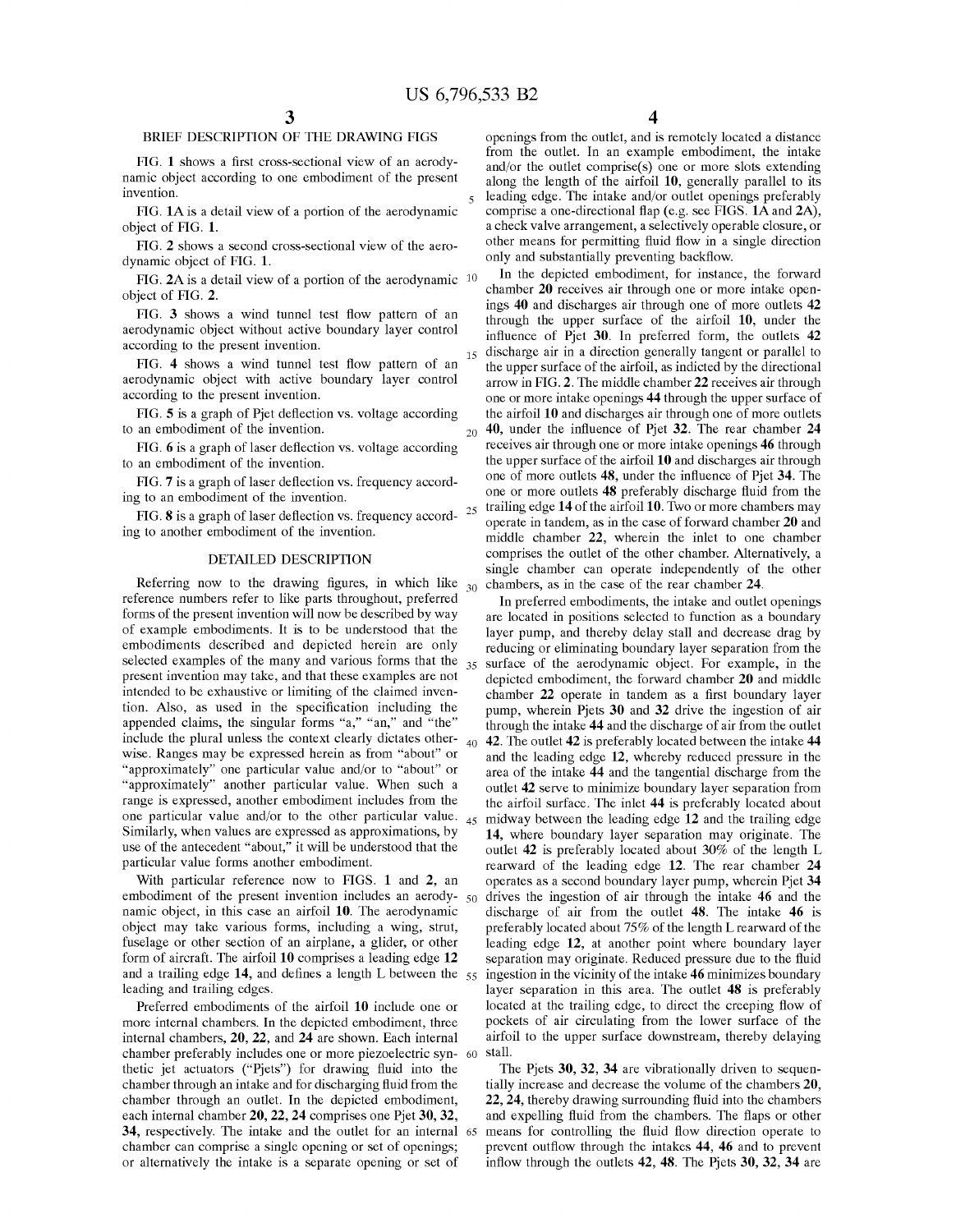preferably driven at a resonant frequency to maximize the volume of fluid transfer.

#### EXAMPLE

A Wing section incorporating certain aspects of the present invention Was fabricated and studied. The following outlines the design, manufacturing, and testing of pieZoelec tric synthetic jet actuators (PJets) in an associated Wing section used to reattach the boundary layer. In order to achieve boundary layer reattachment the PJets Were mounted inside a 6 inch wide by 12 inch long NACA 0012 <sup>10</sup> airfoil. The air flowing over the upper surface of the airfoil Was ingested through inlet slots located at 50% and 75% chord and then expelled tangential to the surface through outlet slots located at 30% chord. The outlet slot Was covered with a fiberglass flap to direct the flow. By running 15 the PJets at 100 Volts AC peak-to-peak, a resonance fre quency Was reached at 420 HZ, Which alloWed the PJets to ingest the maximum amount of air possible. When the Wing Was tested in the Wind tunnel at various angles of attack it was observed, through the use of titanium tetrachloride flow  $_{20}$ visualiZation, that the recirculation bubble attempted to form but Was bloWn aWay due to a jet velocity of 7.2 ft/s coming from the outlet slot. At an angle of attack of 15° this caused the boundary layer to move closer to the surface of the Wing by about 0.7 inches. If this technology were incorporated  $_{25}$ into current aircraft, resulting advantages could include greater take-off Weight capacity, shorter runWays, and/or increased fuel efficiency.

The aft PJet 34 was used to suck air from the upper wing surface, assisting in the reattachment of the boundary layer. 30 Then, that ingested air was expelled through steel flaps extending from the trailing edge 14 of the airfoil. By expelling air from the trailing edge the creeping flow from the lower to upper surface of the airfoil is blown downstream. This reduces drag on the airfoil and prevents pockets 35 of circulating air from creeping toWards the leading edge 12 causing stall. This "boundary layer pump" reduces drag and prevents stall at higher angles of attack.

Airfoil Fabrication:

The airfoil Was constructed With tWo layers of Cyanimide 40 123 prepregnated graphite cloth and cured in the form of a NACA 0012 airfoil. The cure procedure was conducted at 350° F. (177° C.) for approximately three hours. Next, the edges of the airfoil section Were constructed With four layers of Cyanimide 123 prepregnated graphite. These pieces of graphite Were clamped betWeen tWo aluminum caul plates to assure a smooth surface. After the cure stage the airfoil section and the sides Were cut and sanded into the proper dimensions. The final product was a NACA 0012 that was six inches Wide by tWelve inches long. After sanding the 50 airfoil to the proper dimensions, the surface Was made as smooth as possible so that the How Would not be disturbed by any irregularities. To do this, the surface Was covered in glaZing putty and then carefully sanded With 600 grit sand paper. This process was repeated five times so that a smooth,  $55\,$  3. Soak the substrate in an Isopropanol bath. glass-like surface Was obtained. Then the entire airfoil Was covered With sandable primer and sanded With 600 grit sandpaper to smooth out the surface even more. The next step Was to attach the sides. To make for easy installation of the sides and pieZoelectric diaphragms the airfoil Was cut at 60 5. Use Acetone to remove the Wax from the exposed surface the leading edge. The sides Were mounted perpendicularly to one half of the airfoil surface and adhered with Hysol™ epoxy. The final product was two sections of a NACA 0012 airfoil, both extremely smooth and one With sides attached. Slot and Flap Fabrication 65

The next phase Was the cutting of the ingesting and expelling slots along with the necessary flaps to maintain tangential flow. The positioning of each slot was determined by the placement of the pieZoelectric synthetic jet actuators (PJets). Of the three PJets, the tWo trailing ones (PJets 32 and 34) Were used to ingest air While the one closest to the leading edge (PJet 30) Was used to expel the air. The slots 44, 46 over the tWo ingesting actuators Were cut in the center to achieve the maximum amount of air suction possible. Each slot Was approximately three inches long and Was cut generally perpendicular to the flow of air. The two ingesting slots Were cut 5.8 inches and 9.2 inches from the leading edge 12. The one expelling slot 42 Was cut 3.7 inches from the leading edge 12 which was near the back of the first actuator 30. This position Was chosen so that the expelled air Would not disrupt the suction of the boundary layer and Would also create some circulation betWeen PJets 30 and 32. To cut the slots perpendicular to the airflow a dremel/lathe setup Was used. This setup assured that each slot Was straight, approximately three inches long, and perpendicular to the airflow. Next, an effective flap was designed that would allow for the expelled airflow to enter the boundary layer over the wing surface tangentially. Also, the flaps needed to seal the ingesting slots When the air Was expelled and then seal the expelling slot When the air Was ingested. To do this, composite fiberglass was used along with Hysol™ epoxy and Teflease™ tape. First, a small piece of Teflease<sup>TM</sup> tape was placed over the slot so that the Hysol<sup>TM</sup> epoxy Would not seal the slot permanently. Next, a three-mil thick piece of fiberglass was stuck to the Teflease<sup>TM</sup> tape and then soaked in HysolTM epoxy. The epoxy Was then cured in the oven at  $120^{\circ}$  F. for 45 minutes. The finished products were three thin fiberglass flaps which opened downstream of the flow. The two flaps for the ingesting PJets were mounted on the interior of the wing while the one flap for the expelling PJet Was mounted on the outer surface of the Wing. To maintain a smooth flow the flap mounted on the outer surface Was very carefully sanded using 600 grit sandpaper. Piezoelectric Synthetic Jet Actuator Fabrication

Three fiberglass plenums were molded, each three inches by three inches square. This Was done by cutting a block of Wood just under three inches by three inches and then wrapping strips of fiberglass around the block. The plenums Were made to be about 0.1 to 0.2 inches thick. Then the block and fiberglass were vacuum bagged under 20 psi and cured at 250° F. for three hours. This assured that each plenum Was completely cured and Would be compressed to the proper dimensions. Next, one side of each plenum Was sanded square while the other was sanded to lie flush against the interior surface of the airfoil. The next step Was the fabrication of the 7.5 mil thick PZT-5H pieZoelectric sheet. The folloWing list contains a step-by-step procedure for the lay-up of an entire PZT-5H pieZoelectric sheet:

- 1. Cut 0.0015 inch AISI 1010 steel shimstock to a 3.5 inch by 3.5 inch square. This is called the substrate.
- 2. Clean the surface of the substrate using Isopropanol and 400 grit sandpaper.
- 
- 4. Cover one side of a piezoelectric sheet with Teflease<sup>TM</sup> tape. Make sure the edges of the tape DO NOT overlap (called a butt joint) and use a burnishing tool to bond the tape to the sheet.
- of the pieZoelectric sheet.
- 6. Use Phosphoric Acid to etch the substrate surface that Will be bonded to the pieZoelectric sheet.
- 7. Drench the substrate in Isopropanol to neutralize the Phosphoric Acid.
- 8. Put a thin layer of Hysol<sup>TM</sup> epoxy on the exposed surface of the pieZoelectric sheet.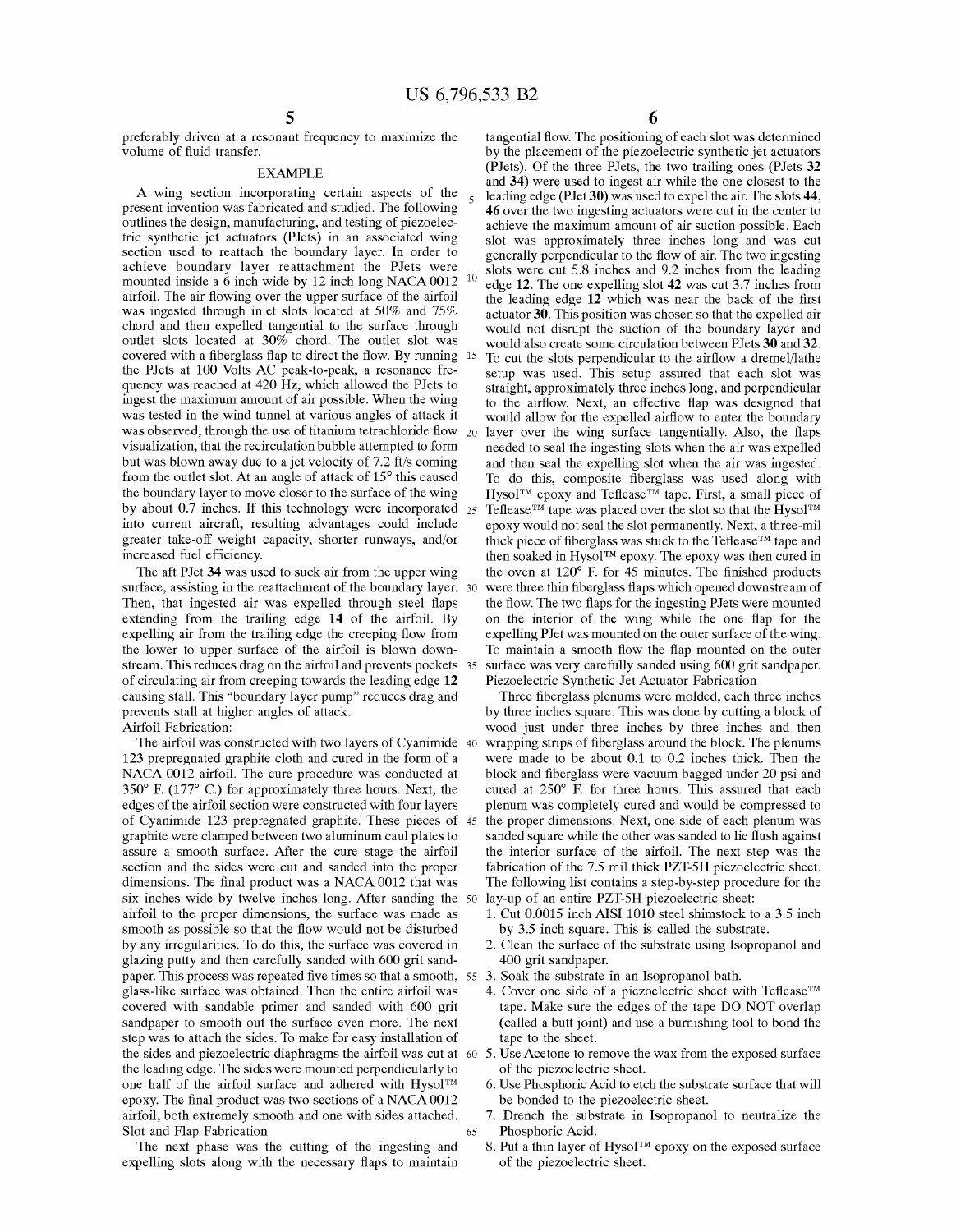10

15

20

30

35

40

45

- 9. Put a thin layer of Hysol<sup>TM</sup> epoxy on the etched surface of the substrate.
- 10. Using Masterbond EP-21TD C-N conducting epoxies put a cross on the substrate surface covered in Hysol<sup>TM</sup> epoxy from step 9. Make sure that the cross is as smooth as possible to prevent the piezoelectric sheet from crack mg.
- 11. Place the pieZoelectric sheet on the substrate With the taped surface facing up.
- 12. Using light pressure (Wearing gloves), carefully Work Hysol $TM$  fillets around all the edges of the piezoelectric sheet. Apply very little pressure and always knead using thumbs from the center of the sheet toWards the outer edges.
- 13. Use Teflease<sup>TM</sup> tape to attach the piezoelectric sheet and substrate combination to an aluminum caul plate also covered with Teflease<sup>™</sup> tape. Again, make sure only butt joints are used and burnish the tape to the surface. The Teflease<sup>TM</sup> tape is advantageous because the Hysol<sup>TM</sup> epoXy Will not adhere to it.
- 14. NoW Wrap the aluminum caul plate in breather cloth and seal it into a vacuum bag With only one hose alloWing air to exit the bag.
- 15. Place the bag into a pre-heated oven  $(250^{\circ}$  F.) and  $_{25}$ pressurize to 1 psi.
- 16. After two minutes, slowly pressurize the bag to 2 psi. Wait another two minutes and pressurize to 3 psi and continue this procedure until 5 psi is reached.
- 17. Hold the pressure at 5 psi for at least 30 minutes at 250° F.
- 18. Let the bag cool doWn and then remove the aluminum caul plate and pull the Teflease<sup>TM</sup> tape tangentially from the surface of the pieZoelectric sheet and substrate com bination.

The end result Will be a 3.5 by 3.5 inch square of steel shimstock electrically and mechanically bonded to a 2.9 by 2.9 inch pieZoceramic sheet. After three successful pieZo electric sheets Were created they Were tested by soldering one Wire to the steel substrate and adhering the other Wire to the pieZoelectric sheet using Masterbond EP-21TD C-N conducting epoXies. Then, each pieZoelectric sheet Was mounted to the square sides of the fiberglass plenums using black silicone. Finally, the exposed steel was coated with Rustoleum<sup>TM</sup> to prevent corrosion during use. The aft PJet (Pjet 34) was used to ingest air and then expel that air out the trailing edge 14. To do this, small holes Were drilled in the trailing edge of plenum 24 and then 0.0015 inch AISI 1010 steel flaps were attached with Hysol $TM$  epoxy. The edges of these steel flaps were then sealed with flashing tape so that  $\frac{50}{ }$ the air Would be eXpelled through the trailing edge of the airfoil and Would seal When air Was ingested from the upper slot. The plenums Were then attached to the interior of the Wing surface using a hot glue gun so that an airtight seal Was created and, if necessary, a PJet could be removed with ease.  $\frac{55}{ }$ Piezoelectric Synthetic Jet Actuator Testing

To make sure that each of the three pieZoelectric synthetic jet actuators (PJets) Were performing properly, four different tests were done before the final wind tunnel testing was conducted. The four tests administered Were quasi-static at 60 0.5 Hz, quasi-static laser deflection at 0.5 Hz, dynamic, and wing mounted dynamic testing. All four tests were performed on each of the three PJets, but due to space limita tions only the data from the forward most PJet (PJet 30) will be displayed. The data from PJets 32 and 34 Were very 65 similar to that found from PJet 30, so it was not necessary to include all the data.

Quasi-Static Testing at 0.5 HZ

For this test PJet 30 Was clamped to a table and the center deflection (or curvature) of the piezoelectric sheet and substrate combination Was recorded at different voltage levels. The frequency level was quasi-static at 0.5 Hz so that the deflection was slow and could be easily measured with a dial gage placed in the center of the pieZoelectric sheet. The graph of FIG. 5 shows the peak-to-peak center deflection of P Jet #1 as a function of the peak-to-peak voltage input for quasi-static testing.

As can be seen, the maximum deflection occurred at 100 Volts AC peak-to-peak and Was 32.8 mils peak-to-peak. To protect the pieZoelectric elements the voltage input Was limited to 100 Volts AC. The deflection of 32.8 mils allowed an estimate of the volume of air that could be moved through the box as  $0.026$  in<sup>3</sup> per deflection. Similarly, the maximum deflections at 100 Volts AC peak-to-peak for PJets 32 and 34 Were 25.0 mils and 28.4 mils peak-to-peak, respectively. This led to air volume movements of  $0.016$  in<sup>3</sup> per deflection for PJet 32 and  $0.017$  in<sup>3</sup> per deflection for PJet 34.

Quasi-Static Laser Deflection Testing at 0.5 Hz

The next test was the quasi-static laser deflection and this test consisted of mounting a small mirror on the surface of the pieZoelectric sheet, aiming a He-Ne laser at the mirror, and measuring the deflection of the laser dot on a graph board 93.75 inches from the mirror. The mirror Was posi tioned on the pieZoelectric sheet directly in the middle of the line connecting the center of the sheet With the bisector point on one of the sides. This position gave the maximum amount of laser deflection so that more accurate measurements could be made. FIG. 6 is a graph showing the measurements made for PJet 30 at various voltage levels. As before, the fre quency was quasi-static at 0.5 Hz so the laser would move slowly and the deflection could be measured. By conducting this test the results from the Quasi-Static Testing at 0.5 HZ were found to be accurate due to the similarity in deflections.

Again, the graphs for PJets 32 and 34 Were very similar to that for Pjet 30.

Dynamic Testing

The dynamic testing procedure consisted of hard mount ing PJet 30 in a vice grip, setting a specific voltage, and changing the frequency until resonance Was reached. The voltage Was set at 10 Volts AC peak-to-peak, hoWever, the pieZoelectric elements used can Withstand up to 100 Volts AC peak-to-peak. The laser and mirror from the quasi-static laser deflection test were also used to see maximum deflections in the X and Y directions (in plane With PJet 30) along with the shapes that were formed at the various frequencies. FIG. 7 is a graph of the data found from the dynamic testing. As can be seen, PJet 30 reached a maximum deflection at 275 HZ.

Wing Mounted Dynamic Testing

It Was discovered that the PJets performed differently when actually mounted in the interior of the wing. The resonance frequency of 275 HZ no longer applied so the dynamic testing Was repeated at 10 Volts AC peak-to-peak and a new resonance frequency was found. FIG. 8 is another graph With the data found from the Wing mounted dynamic testing.

As the graph shows, resonance frequency now occurred at 428 Hz and the deflections were similar to those found during the first dynamic testing. This is because once PJet 30 Was mounted in the Wing it Was held much more rigidly, changing the Way it performed. The second peak at 428 HZ was found to give the proper mode for maximum air intake. Again, PJets 32 and 34 showed similar characteristics and proved to be Working Well.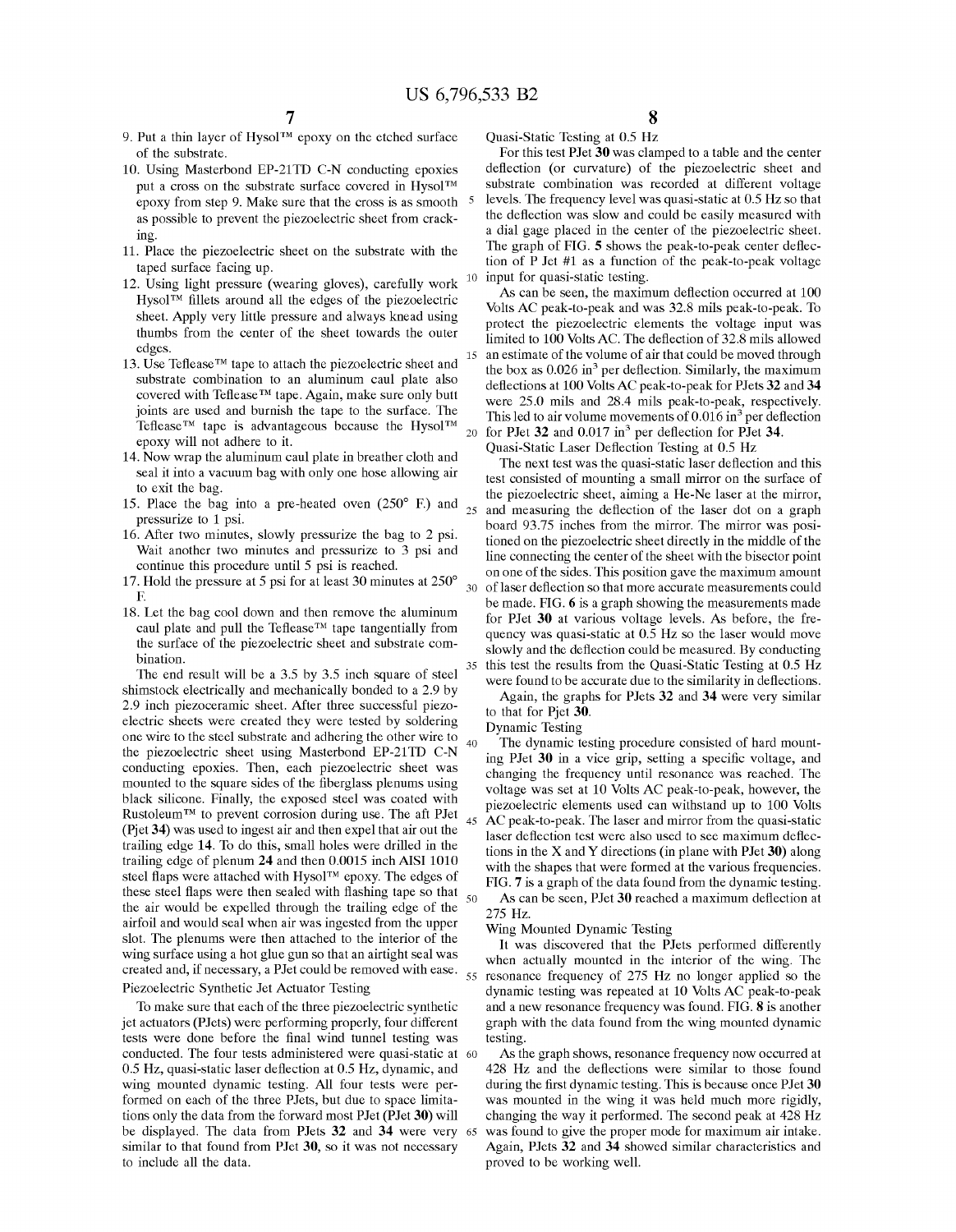10

 $\leq$ 

30

35

Wind Tunnel Testing

#### The next phase of testing Was conducted in the Wind tunnel. The Wind tunnel contained an 11.5 in by 11.5 in test section and had a maximum air speed of 20 ft/s. This test was conducted at an airspeed of 10 ft/s so that better pictures of the flow could be taken. It was found that Titanium Tetrachloride (TiCl<sub>4</sub>) provided suitable smoke density for flow visualization. FIGS. 3 and 4 show the wind tunnel setup and Wind tunnel testing at a 15° angle of attack along With how the flow was affected due to the PJets. In FIG. 3, two recirculation bubbles can be seen forming around 25% chord without the piezoelectric synthetic jet actuators running. Eventually these bubbles burst causing flow separation and stall. When the PJets Were running (FIG. 4) the air speed exiting PJet 30 Was found, by using a hot Wire anemometer, to be 7.2 ft's. This jet of air caused the recirculation bubbles  $15$ to be bloWn doWnstream and pulled the boundary layer closer to the airfoil surface by  $0.7$  inches. Conclusions

Boundary layer reattachment over an airfoil at increasing angles of attack was achieved through the use of piezoelec- 20 tric synthetic jet actuators (PJets) mounted inside the airfoil ingesting and expelling air. Three different PJets Were constructed, tested, and then mounted on the interior of the airfoil. The maximum amount of air ingestion Was obtained at 100 Volts AC peak-to-peak and 428 Hz. The volume of air  $_{25}$ moved per second Was calculated by multiplying the volume per stroke for each pieZoelectric synthetic jet actuator by 428 HZ. The volume of air moved per second for each actuator can be seen in the table beloW:

|         | Piezoelectric Synthetic Jet Actuator Volume Calculations |                     |                    |  |  |  |
|---------|----------------------------------------------------------|---------------------|--------------------|--|--|--|
|         | Volume per                                               | Actuation Frequency | Volume per Second  |  |  |  |
|         | Stroke $(in 3)$                                          | (Hz)                | $(in \frac{3}{s})$ |  |  |  |
| PJet 30 | 0.026                                                    | 428                 | 11.128             |  |  |  |
| PJet 32 | 0.016                                                    | 428                 | 6.848              |  |  |  |
| PJet 34 | 0.017                                                    | 428                 | 7.276              |  |  |  |

By ingesting air and then expelling it generally tangen- 40 tially to the upper surface, the recirculation bubbles that would otherwise generate boundary layer separation and stall were blown downstream of the flow. Using a hot wire anemometer, the air speed exiting PJet 30 Was found to be 7.2 ft/s. By bloWing the recirculation bubbles aWay and 45 sucking air into the airfoil from the upper surface, the boundary layer stayed attached at higher angles of attack. At an angle of attack of 15° the boundary layer was pulled closer to the upper surface of the airfoil by 0.7 inches. This effect Would alloW for an airfoil to achieve higher angles of 50 attack While also reducing drag due to boundary layer separation.

The scope of this example can be extended to other sizes and shapes of aerodynamic objects With variations or modi fications that will be readily apparent to those of ordinary 55 skill in the art in vieW of the present disclosure. One variation could simply be the type of airfoil tested. For this example, a NACA 0012 airfoil Was used, but the invention may readily be adapted to other airfoils. The actuators used for this project were 2.9×2.9 inches, but the size and/or 60 number of the pieZoelectric actuators could readily be increased or decreased.

While the invention has been described in its preferred forms, it Will be readily apparent to those of ordinary skill in the art that many additions, modifications and deletions 65 can be made thereto Without departing from the spirit and scope of the invention.

What is claimed is:

1. An aerodynamic object comprising:

at least one surface having a leading edge and a trailing edge, and defining a length between said leading edge and said trailing edge;

10

- at least one chamber Within said object;
- at least one pieZoelectric synthetic jet actuator for draWing fluid into said chamber through an intake and discontinuously discharging the fluid from said chamber through an outlet, wherein said outlet discharges fluid in a direction generally tangent to the at least one surface.

2. The aerodynamic object of claim 1, said outlet is located between the intake and the leading edge.

3. The aerodynamic object of claim 1, Wherein said outlet is located at the trailing edge.

4. The aerodynamic object of claim 1, Wherein said intake comprises an inwardly pivotal flap and said outlet comprises an outwardly pivotal flap.

5. The aerodynamic object of claim 4, Wherein said intake ingests fluid in a direction generally tangent to the at least one surface.

6. Amethod of improving performance of an aerodynamic object, said method comprising ingesting air into a first chamber at a first location on said object pumping the ingested air from said first chamber to a second chamber for expulsion and discontinuously expelling the air from said second chamber in a direction generally tangent to a surface of said object at a second location remote from said first location wherein the steps of ingesting air into said first chamber, pumping the air from said first chamber to said second chamber, and expelling the air from said second chamber further comprise operating a first piezoelectric synthetic jet actuator in said first chamber and a second pieZoelectric synthetic jet actuator in said second chamber in tandem.

7. The method of claim 6, further comprising driving said first piezoelectric synthetic actuator positioned centrally under said first location to ingest air.

- 8. An aerodynamic object comprising:
- at least one upper surface having a leading edge and a trailing edge;<br>a first chamber defined within said object and having an
- intake between said leading edge and said trailing edge;
- a second chamber defined within said object, having an outlet between said leading edge and said first chamber, and in fluid communication with said first chamber;
- a first actuator operable to draw fluid into said first chamber through said intake, Wherein said intake is positioned centrally over said first actuator; and
- a second actuator operable to discharge the fluid from said second chamber through said outlet, Wherein said outlet is positioned centrally over said second actuator.

9. The aerodynamic object of claim  $8$ , wherein said first actuator and said second actuator are operable in tandem to ingest the air into said first chamber, pump the air from said first chamber to said second chamber, and expel the air from said second chamber.

10. The aerodynamic object of claim 8, Wherein said outlet expels the fluid in a direction generally tangent to the at least one surface.

11. The aerodynamic object of claim  $8$ , wherein said first and second actuators comprise pieZoelectric synthetic jets. 12. An aerodynamic object comprising:

at least one upper surface having a leading edge and a trailing edge;